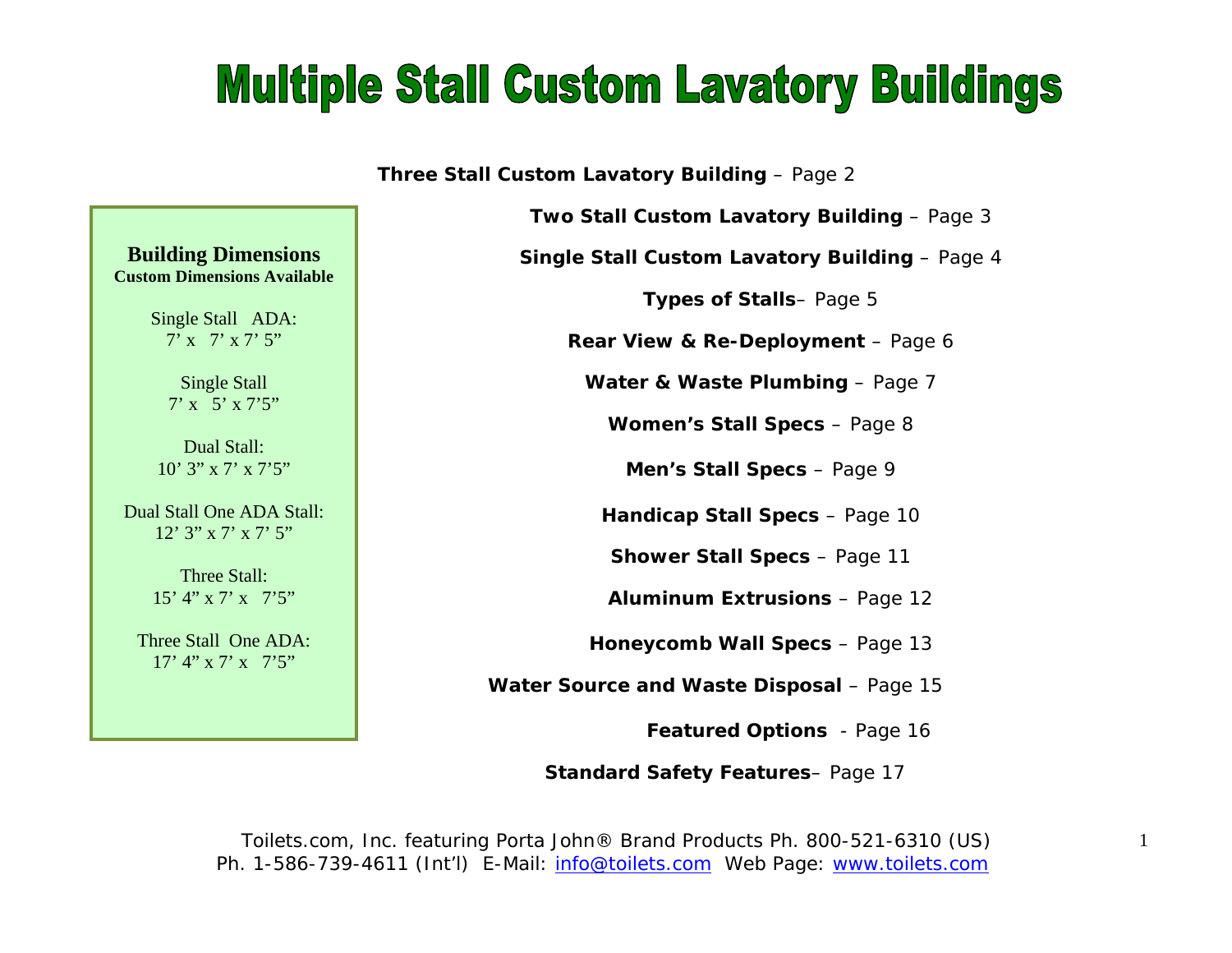## **Three Stall Custom Lavatory Buildings**



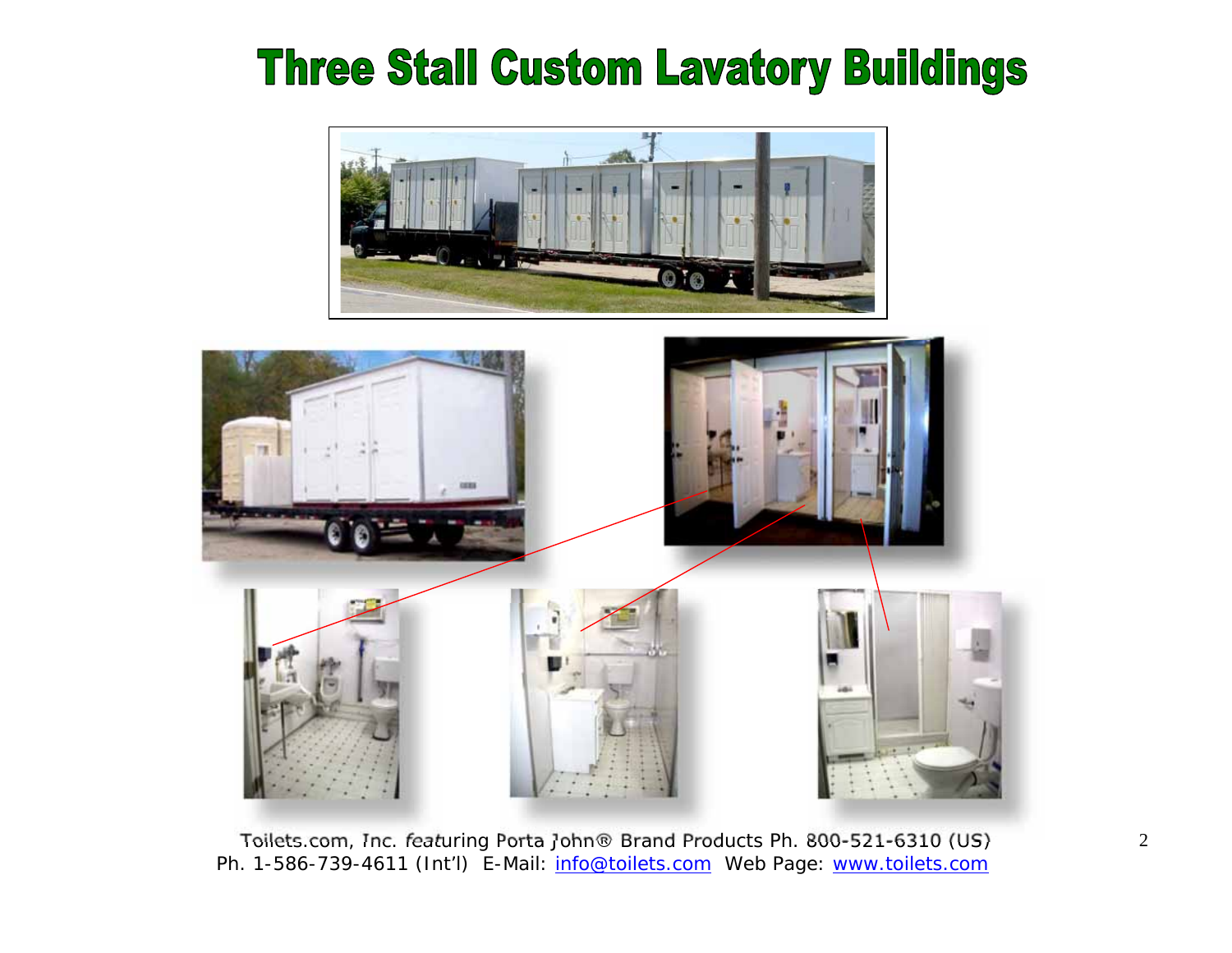# **Two Stall Custom Lavatory Buildings**

by **Porta John® (Patents Issued and Pending)**



Fig. 1 Stalls One and Two Stalls Three and four









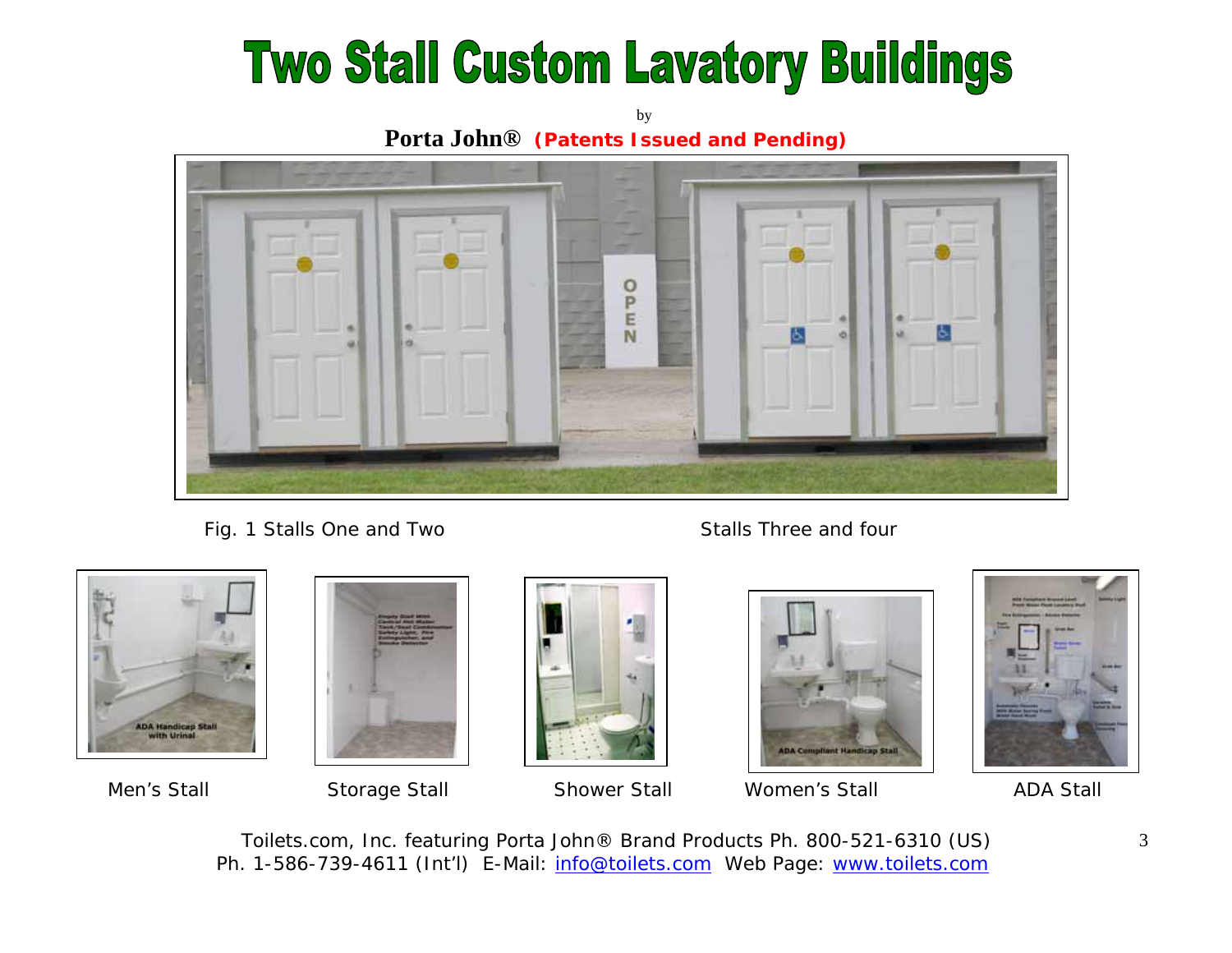## **Single Stall Custom Lavatory/Shower Buildings**

#### **Patents Issued and Pending**





 Easy Re-Deployment Steel Frame With Steel Encased Tine Ports



 7' x 7' Single Unisex Stall Lavatory/Shower Combination Model SBS 7777



Model SB 7777 or 5757

MODEL SBADA 7777

**ADA Compliant Dimension: 7' x 7' x 7'** 

**Toilets.com, Inc. - Porta John®**  Phone: 1-800-521-6310 International: 1-586-739-4611 Fax: 1-586-731-0670 E-mail: info@toilets.comWeb Site: www.toilets.com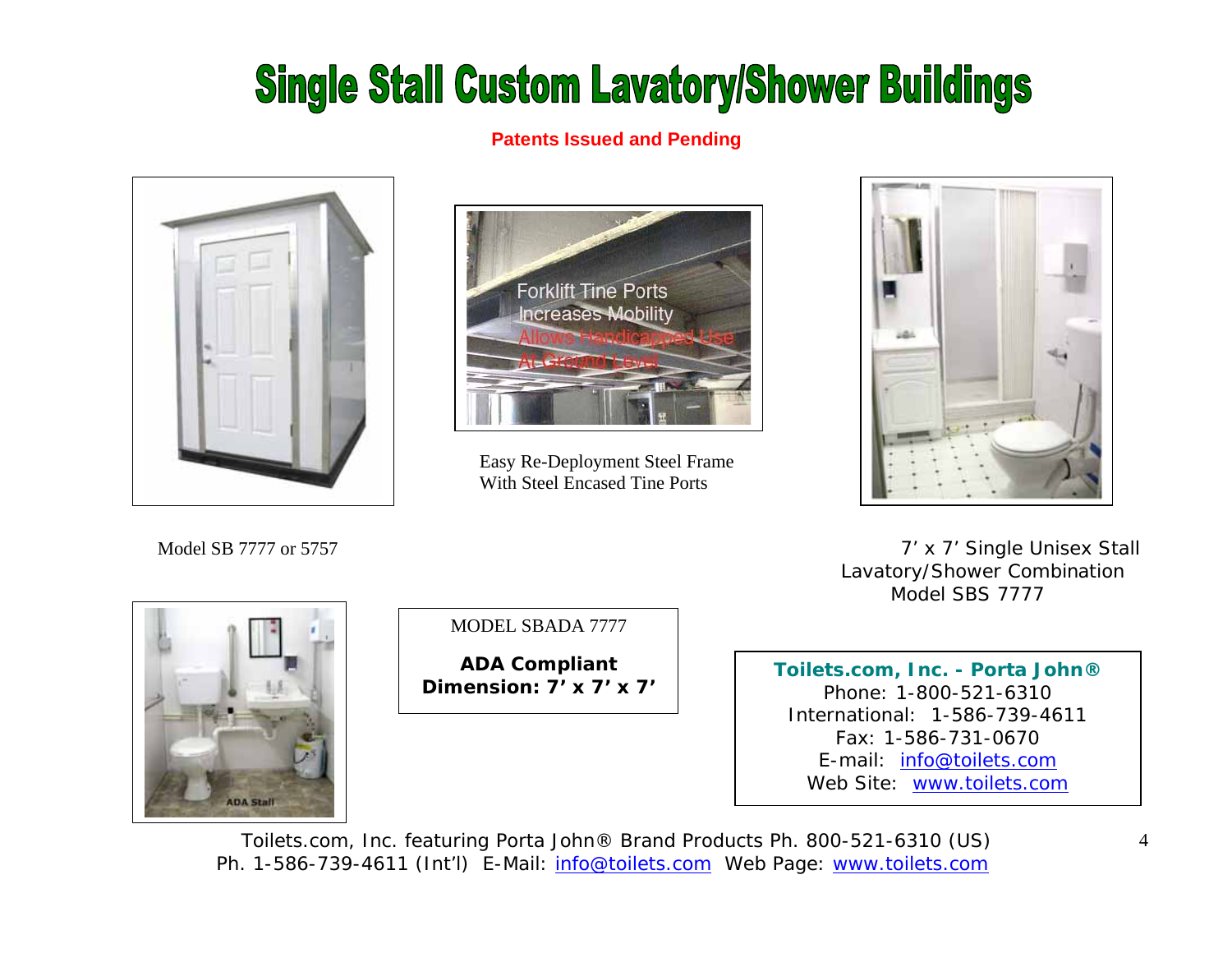### We Will Customize Any stall to Meet Your Requirements







Two Stall Building ADA Stall - Front View Men's Stall - Front/Top View Women's Stall - Front/Top View

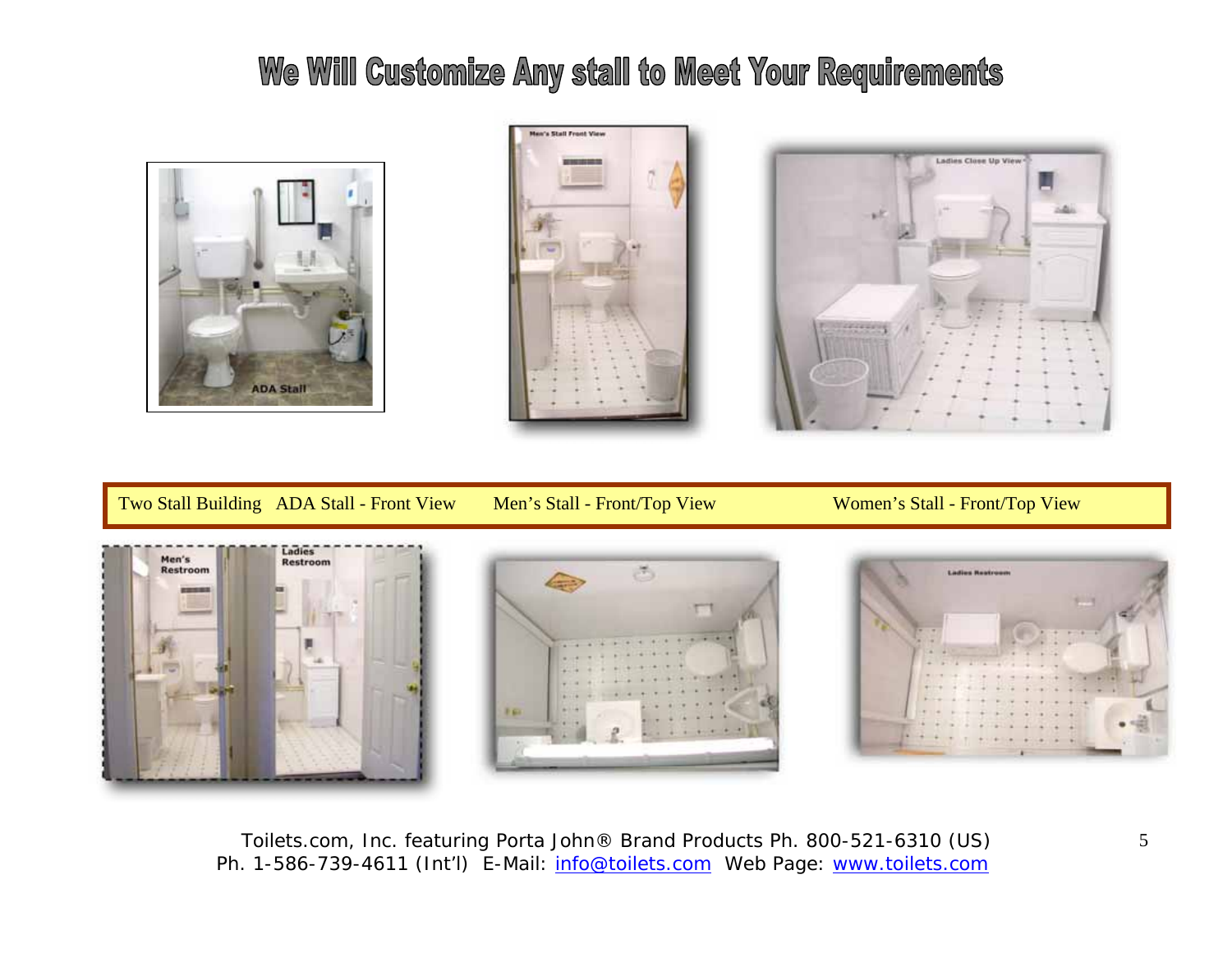

#### **Rear View Two Stall Lavatory Building**

Re-Deployable for Disasters – Festivals

Toilets.com, Inc. *featuring* Porta John® Brand Products Ph. 800-521-6310 (US) Ph. 1-586-739-4611 (Int'l) E-Mail: info@toilets.com Web Page: www.toilets.com



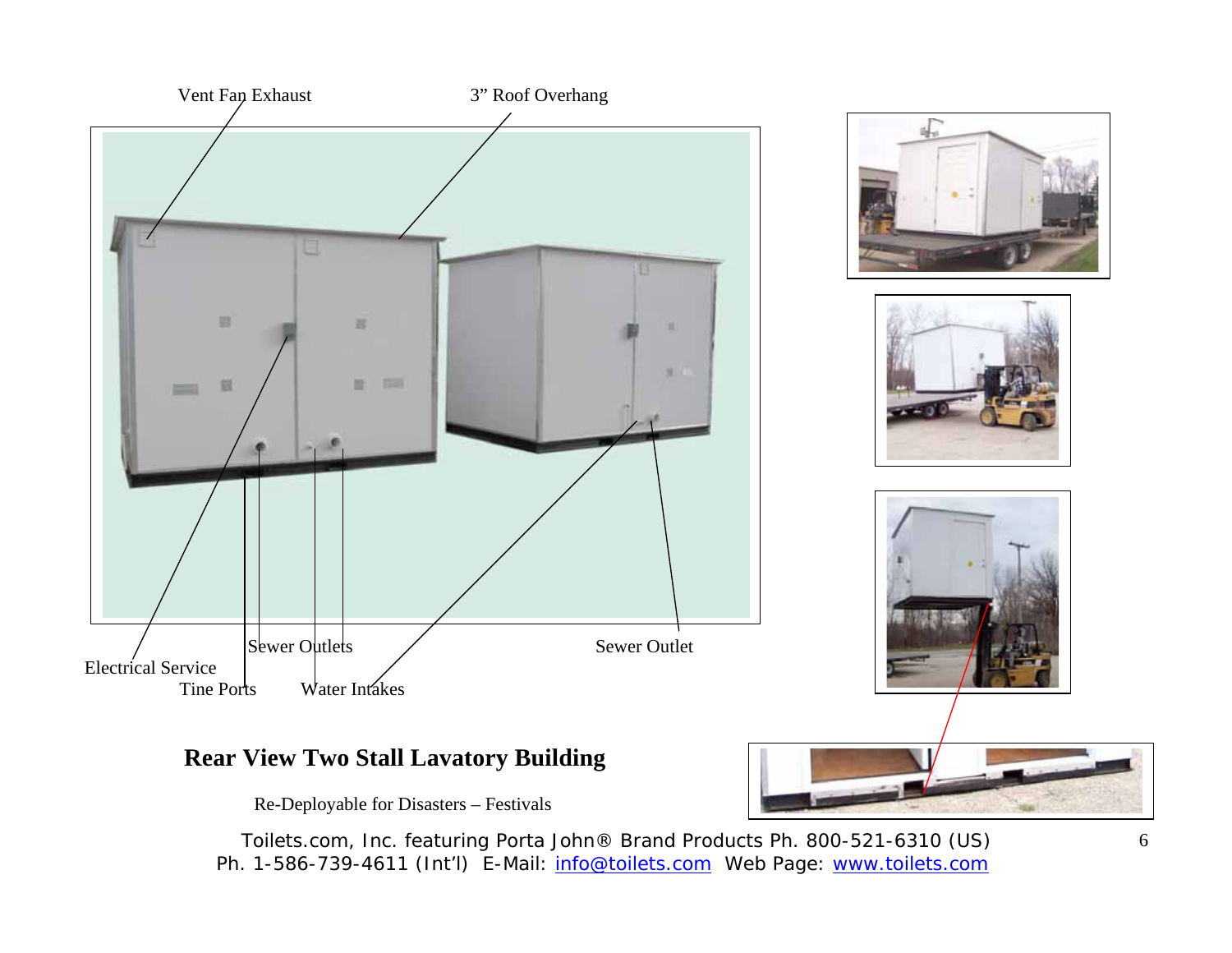### **EZ Hook Up For Water & Waste**



 Holding Tank and Garden Hose Connection



Issued and Pending Patents **Holding Tank with Pressurized Water Tank** 



 Sewer or Septic Tank Hook-up

ADA Compliant – Ground Level – Fresh Water Flush and Hand Wash Lavatory Buildings are Easily Relocated For Use in Disaster Planning

> **Toilets.com, Inc. - Porta John®**  Phone: 1-800-521-6310 International: 1-586-739-4611 Fax: 1-586-731-0670 E-mail: <u>info@toilets.com</u> Web Site: www.toilets.com

Toilets.com, Inc. *featuring* Porta John® Brand Products Ph. 800-521-6310 (US) Ph. 1-586-739-4611 (Int'l) E-Mail: info@toilets.com Web Page: www.toilets.com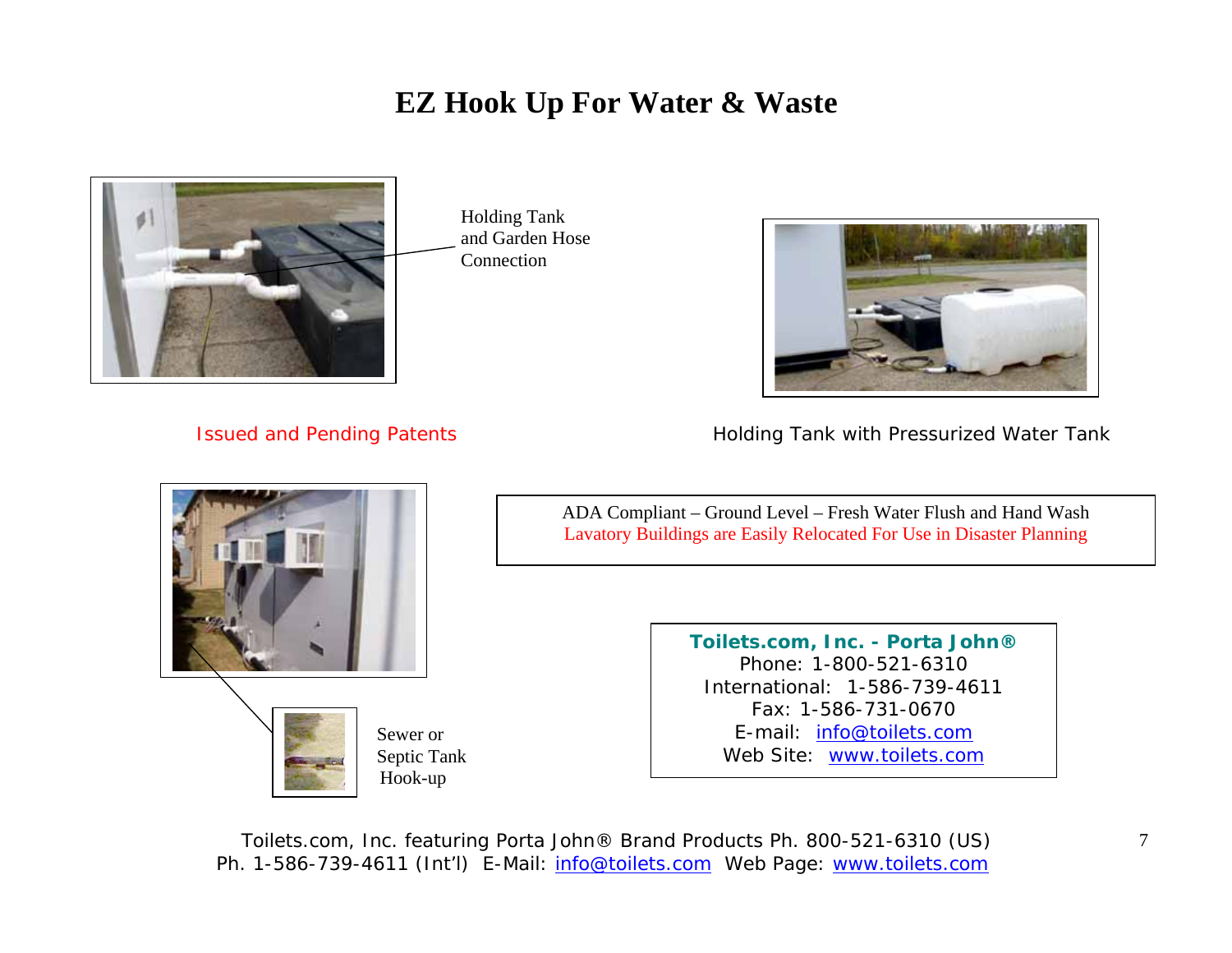### **Women's Ground Level Stall Specifications**

**Women's Stall** 5' x 7' Building Dimensions 1.524m x 2.133m 4" Steel Frame With Enclosed Steel Tine Ports for Easy Relocation Ceramic Toilets - Ceramic Sink with Vanity Plastic Water Saving Cisterns Automatic Shut Off Water Faucets Soap & Paper Towel Dispensers - Toilet Paper Holder Mirror - Clothes Hooks - Waste Basket - Bench Linoleum Floor Covering - Scuff Resistant, Non-Slip Internal Plumbing - Keyed Door Locks & Dead Bolt – Privacy Inside Lock Walls Constructed With Recycled Non-Porous ABS & FRP Honeycomb Recycled Polypropylene & Composite Walls Aluminum Covered Corners Aluminum or Stainless Steel Fasteners 36" Reinforced Doors with Inside Lock & Outside Key Lock for Off Hours Fire Extinguisher - Battery Operated Smoke Detectors 60 Amp Electrical Service (English or US) Safety Lights - Automatic Exhaust Fan Combination Air Conditioning and Heater Unit

#### **Options**

Water and Waste Holding Tanks Water Pressure Pump System Bidet – Mixer Faucet Macerator Lift Pumping System Drinking Fountain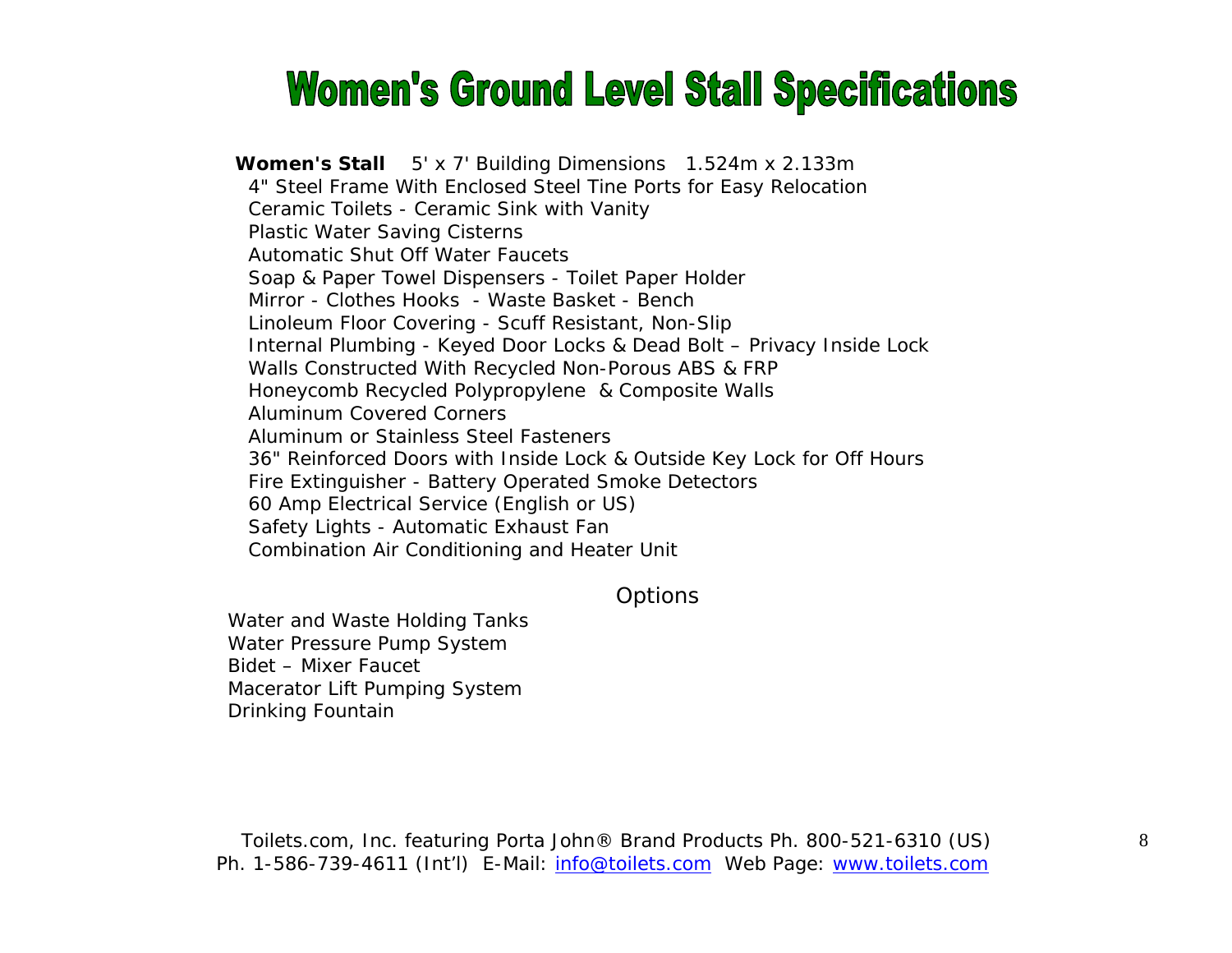## **Men's Ground Level Stall Specifications**

**Men's Stall** 5 ' x 7' Building Dimensions 1.524m x 2.133m 4" Steel Frame With Enclosed Steel Tine Ports for Easy Relocation Ceramic Toilets - Ceramic Sink with Vanity - Ceramic Urinal Plastic Water Saving Cisterns Waterless Urinal Automatic Shut Off Water Faucets Automatic Soap & Paper Towel Dispensers - Large Capacity Toilet Paper Holder Mirror - Clothes Hooks - Waste Basket Linoleum Floor Covering - Scuff Resistant, Non-Slip Internal Plumbing - Keyed Door Locks & Dead Bolt – Privacy Inside Lock Walls Constructed With Recycled Non-Porous ABS and FRP Honeycomb Recycled Polypropylene Aluminum Covered Corners Aluminum or Stainless Steel Fasteners Fire Extinguisher - Battery Operated Smoke Detectors 36" Reinforced Doors with Inside Lock & Outside Key Lock for Off Hours 60 Amp Electrical Service (English or US) Automatic Exhaust Fan Combination Air and Heat Unit Safety Lights

**Options** 

Water and Waste Holding Tanks Water Pressure Pump System Bidet – Mixer Faucet Macerator Lift Pumping System Drinking Fountain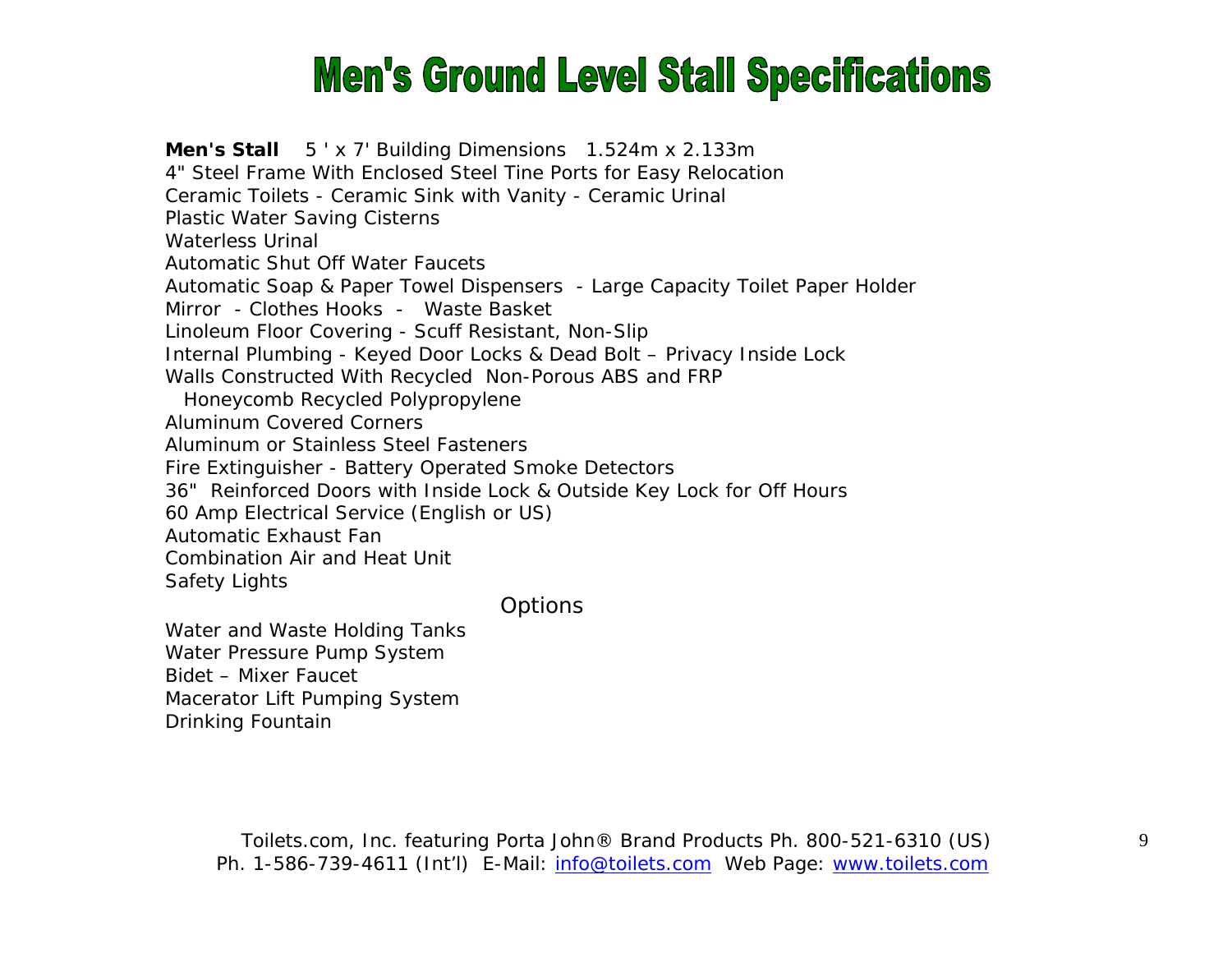### **Handicapped Ground Level Stall Specifications**

**Handicap Stall** 7' x 7' (Maximum Privacy Stall) 2.133m x 2.133m 4" Steel Frame With Enclosed Steel Tine Ports for Easy Relocation Ceramic Toilet - Plastic Water Saving Cistern

Grab Bars on Both Sides of Ceramic Toilet Handicap Ceramic Sink with Paddle Handle Faucets Paddle Handle Water Faucets Automatic Soap & Paper Towel Dispensers - Large Capacity Toilet Paper Holder Mirror - Clothes Hooks - Waste Basket Linoleum Floor Covering - Scuff Resistant, Non-Slip Paddle Handled 36" Doors – Keyed Door Locks & Dead Bolt – Privacy Inside Lock Walls Constructed With Recycled Non-Porous ABS and FRP Honeycomb Recycled Polypropylene Aluminum Covered Corners Aluminum or Stainless Steel Fasteners Throughout 36" Composite Door/Paddle Handle & Inside Lock & Outside Key Lock for Off Hours 2.5 Gallon Hot Water Heater or Tankless Water Heater Automatic Exhaust Fan Safety Lights 60 Amp Electrical Service (English or US) Combination Air Conditioning & Heat Unit

#### **Options**

Water and Waste Holding Tanks Water Pressure Pump System Bidet Mixer Faucet Macerator Lift Pumping System Drinking Fountain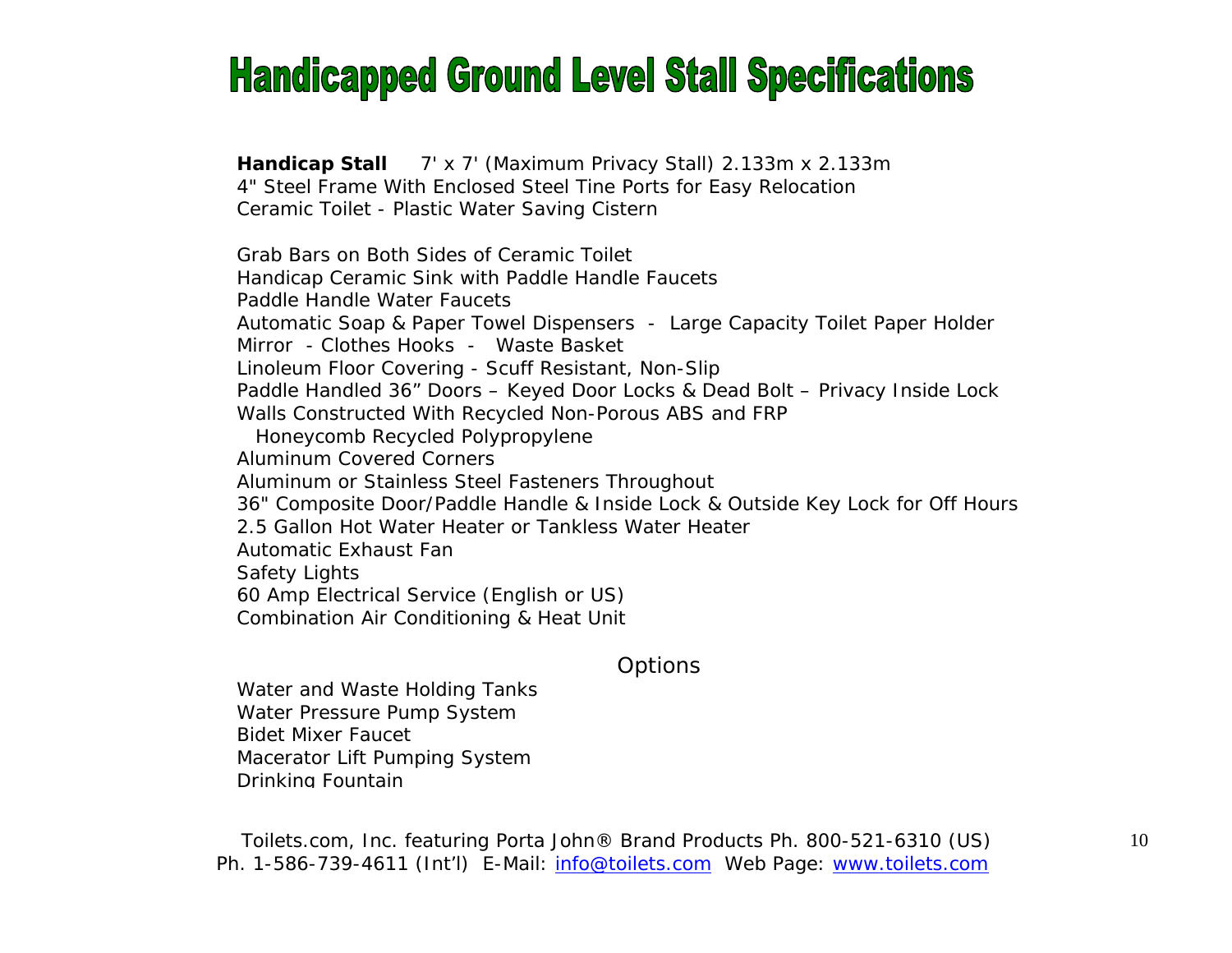## **Ground Level Shower Stall Specifications**

**Shower Stall** 7' x 7' (Maximum Privacy Stall) 1.524m x 2.133m 4" Steel Frame With Enclosed Steel Tine Ports for Easy Relocation Ceramic Toilet - Plastic Water Saving Cistern - Ceramic Sink with Vanity Shower With Plastic Enclosure and Shower Curtain Safety Mix Shower Head Automatic Shut Off Water Faucets Automatic Soap & Paper Towel Dispensers - Large Capacity Toilet Paper Holder Mirror - Bench - Waste Basket - Clothes Hooks Linoleum Floor Covering - Scuff Resistant, Non-Slip Internal Plumbing - Keyed Door Locks & Dead Bolt – Privacy Inside Lock Walls Constructed With Recycled Non-Porous ABS and FRP Honeycomb Recycled Polypropylene Aluminum or Stainless Steel Fasteners Throughout 36" Reinforced Door with Inside Lock & Outside Key Lock for Off Hours Fire Extinguisher - Battery Operated Smoke Detectors 60 Amp Electrical Service (English or US) Automatic Exhaust Fan Safety Lights

**Options** 

Water and Waste Holding Tanks Water Pressure Pump System Combination Air Conditioning and Heater Unit Macerator Lift Pumping System Drinking Fountain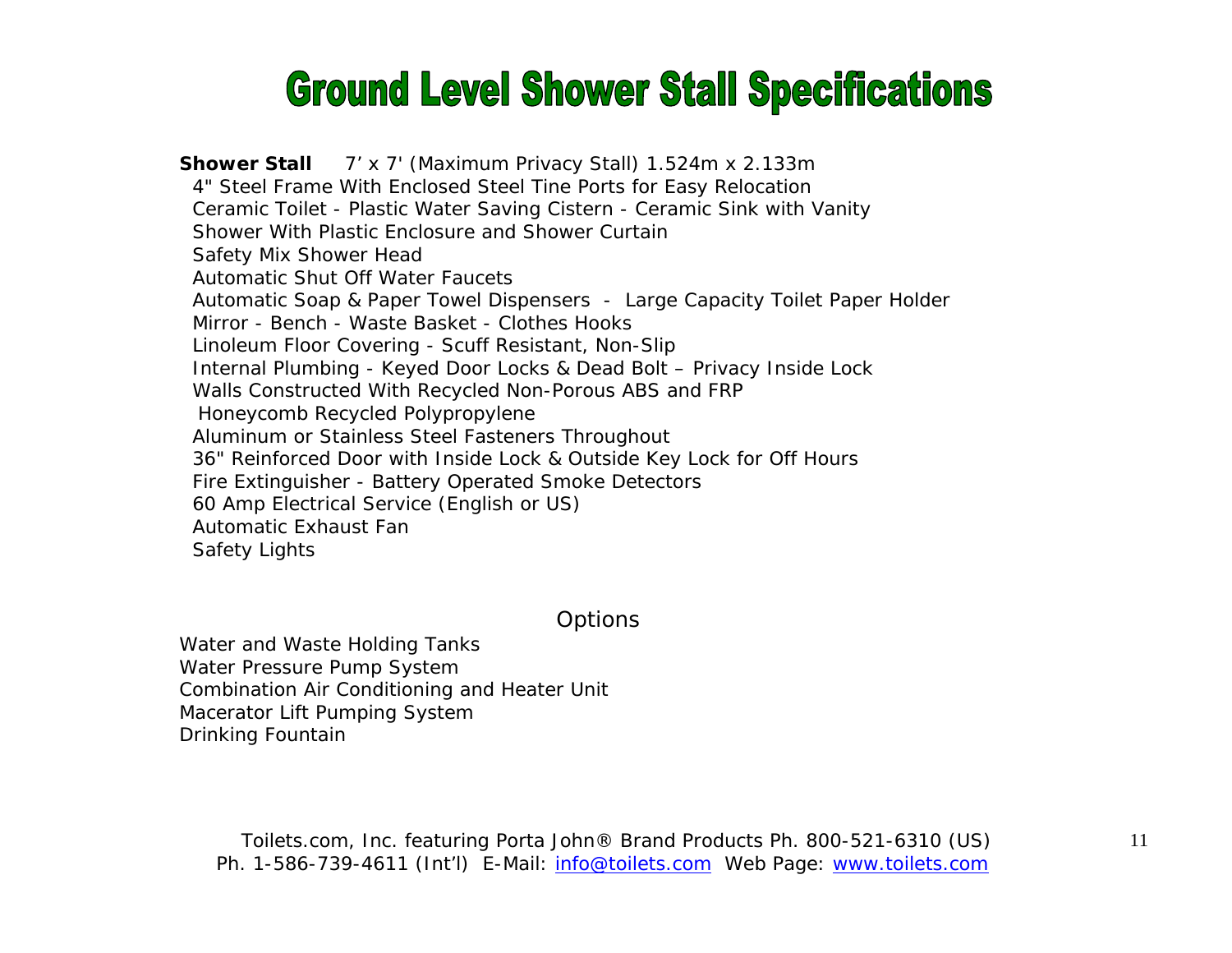# Aluminum Extrusions



Toilets.com, Inc. *featuring* Porta John® Brand Products Ph. 800-521-6310 (US) Ph. 1-586-739-4611 (Int'l) E-Mail: info@toilets.com Web Page: www.toilets.com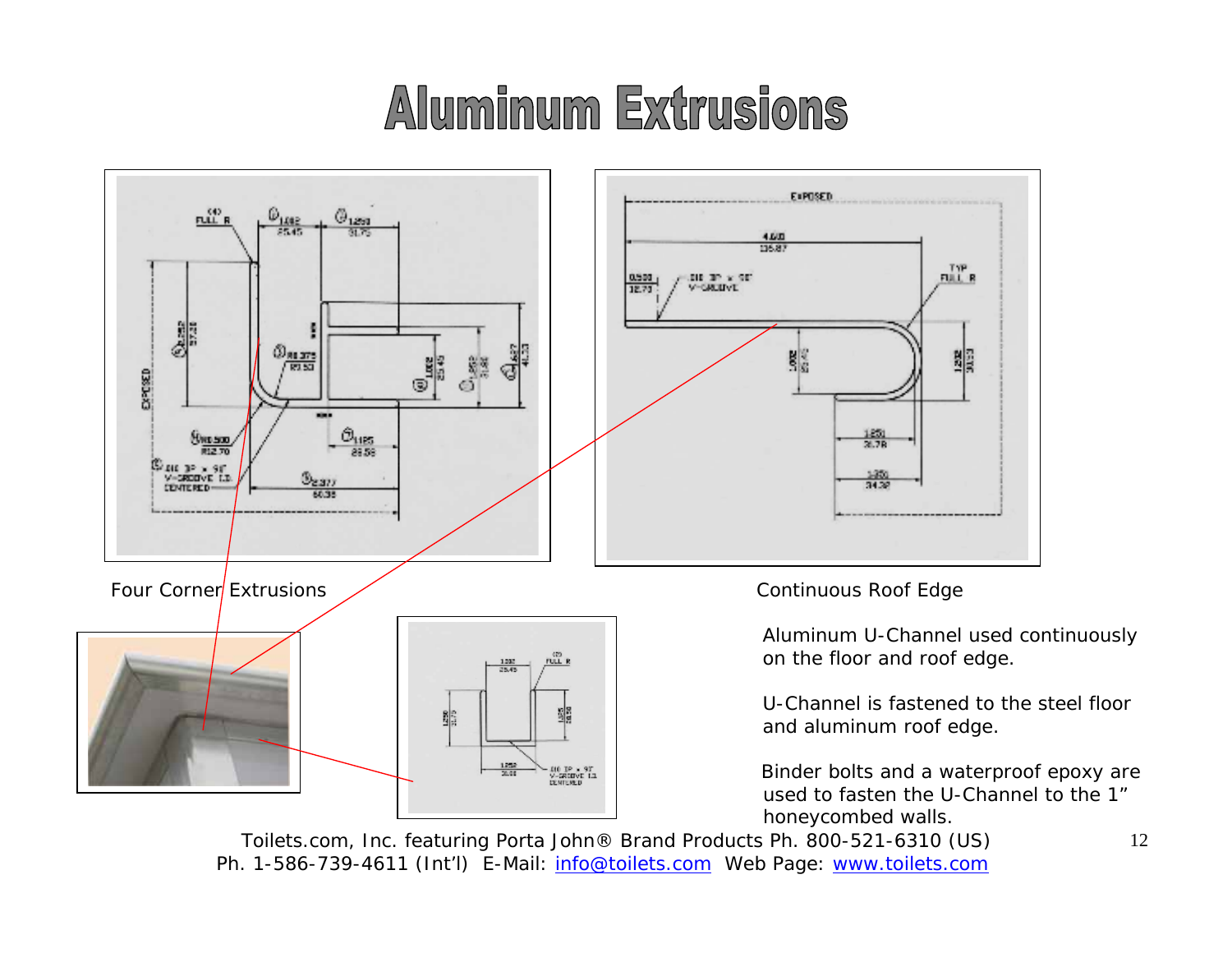

Common Specifications

**Toilets.com, Inc. - Porta John®**  Phone: 1-800-521-6310 Fax: 1-586-731-0670 E-mail: info@toilets.com Web Site: www.toilets.com



Wall Cross Section Drawing

The walls are manufactured with a recycled random regrind ABS and the honeycombed material is a 30% recycled polypropylene. The exterior walls all have Ultraviolet Inhibitors for protection against damage from the sun.

Walls are manufactured from NPHIPS (Non Porous High Impact Polystyrene) Core Laminated with UV Capped Non-Porous ABS (Acrylonitrile Styrene) Facing on the Outside and Non-Porous non UV capped non ABS on the inside, in 8' x 18' sheets, white, pulled to 1.000" total thickness.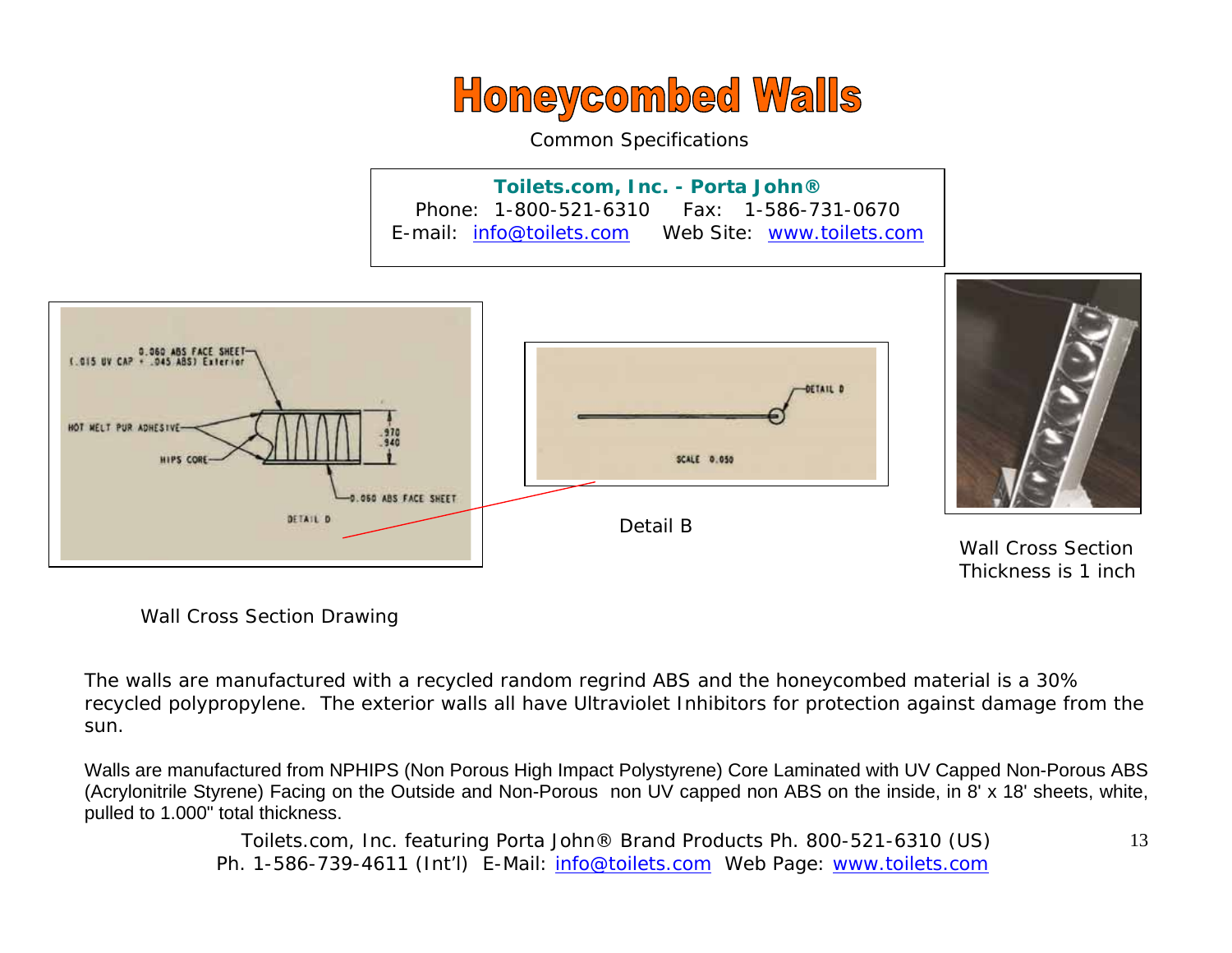### **Honeycombed Wall Sizes**

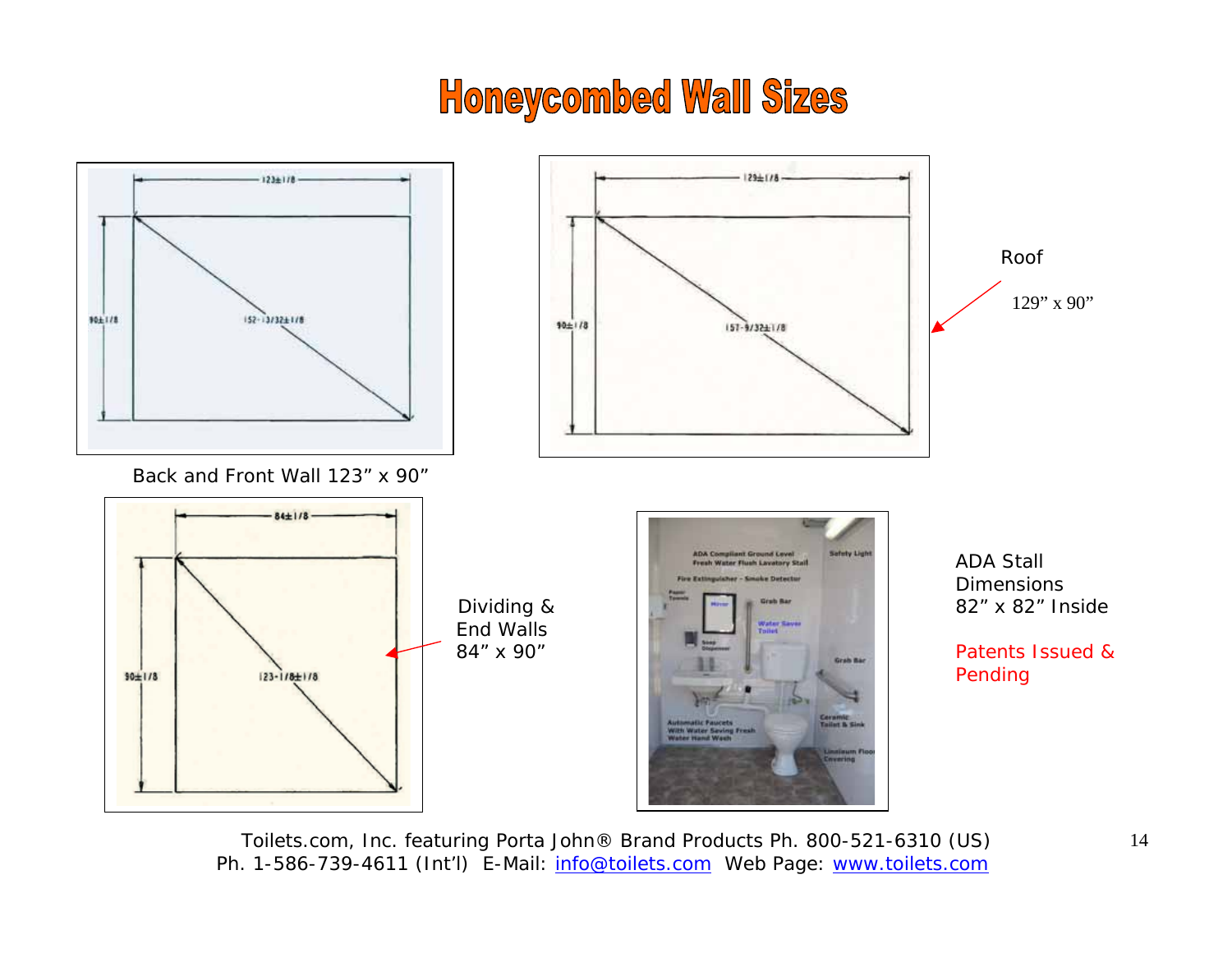### **Management of Water Supply and Waste Disposal**



Water Tank 300 (1200 Liters) Gallons



Two 300 Gallon (1200 Liters) Holding Tanks

This water to waste ratio when utilizing a holding tank eliminates the possibility of over filling the waste system. The water pressure can be powered by electricity or a solar/battery combination.

#### Porta John® is a Registered Trademark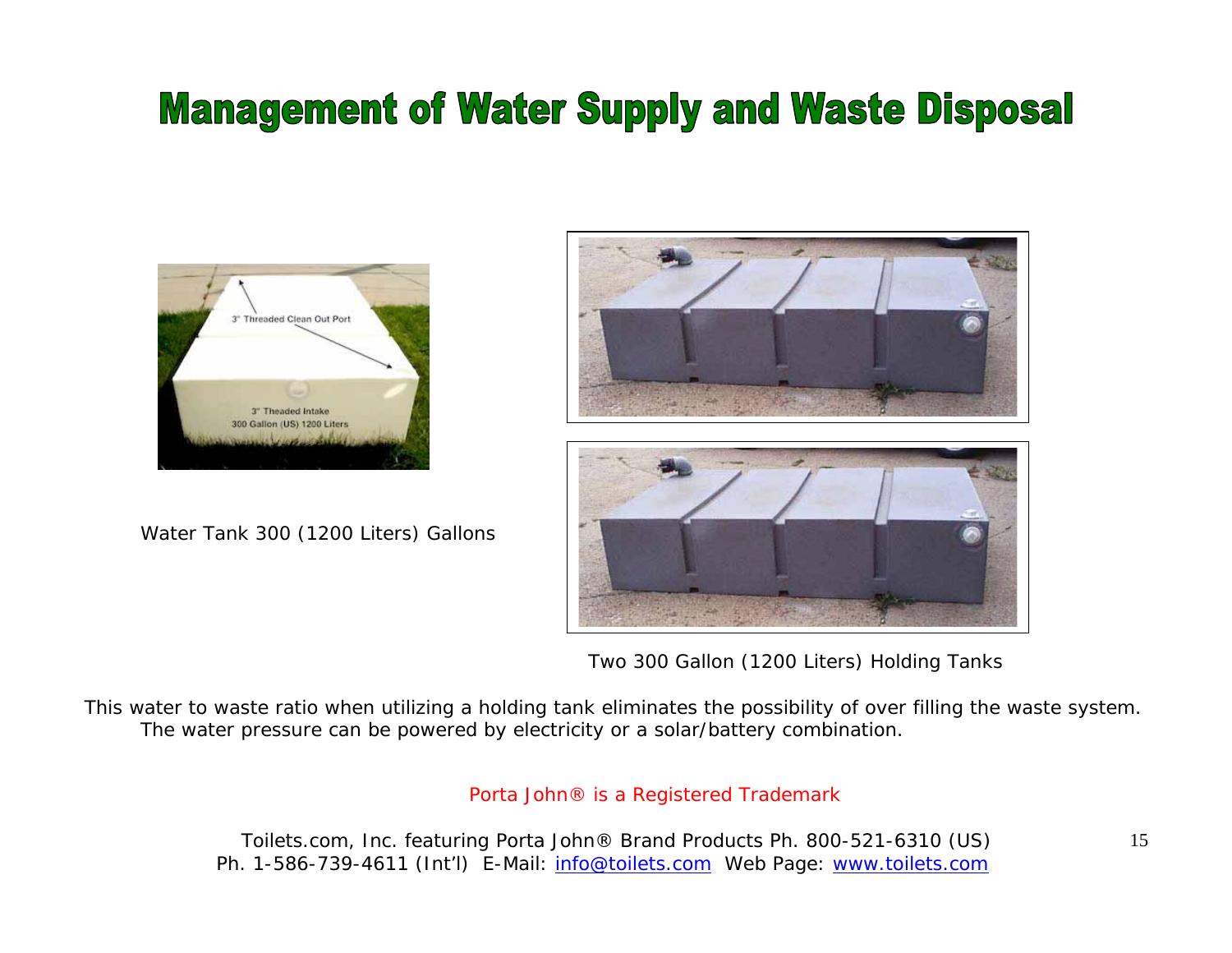

**Cold Water Drinking q Fountain**





### **Baby Changer Station Featured Options**



#### **Two Stall Lavatory Dual ADA Men's and Women's with Locking Doors**